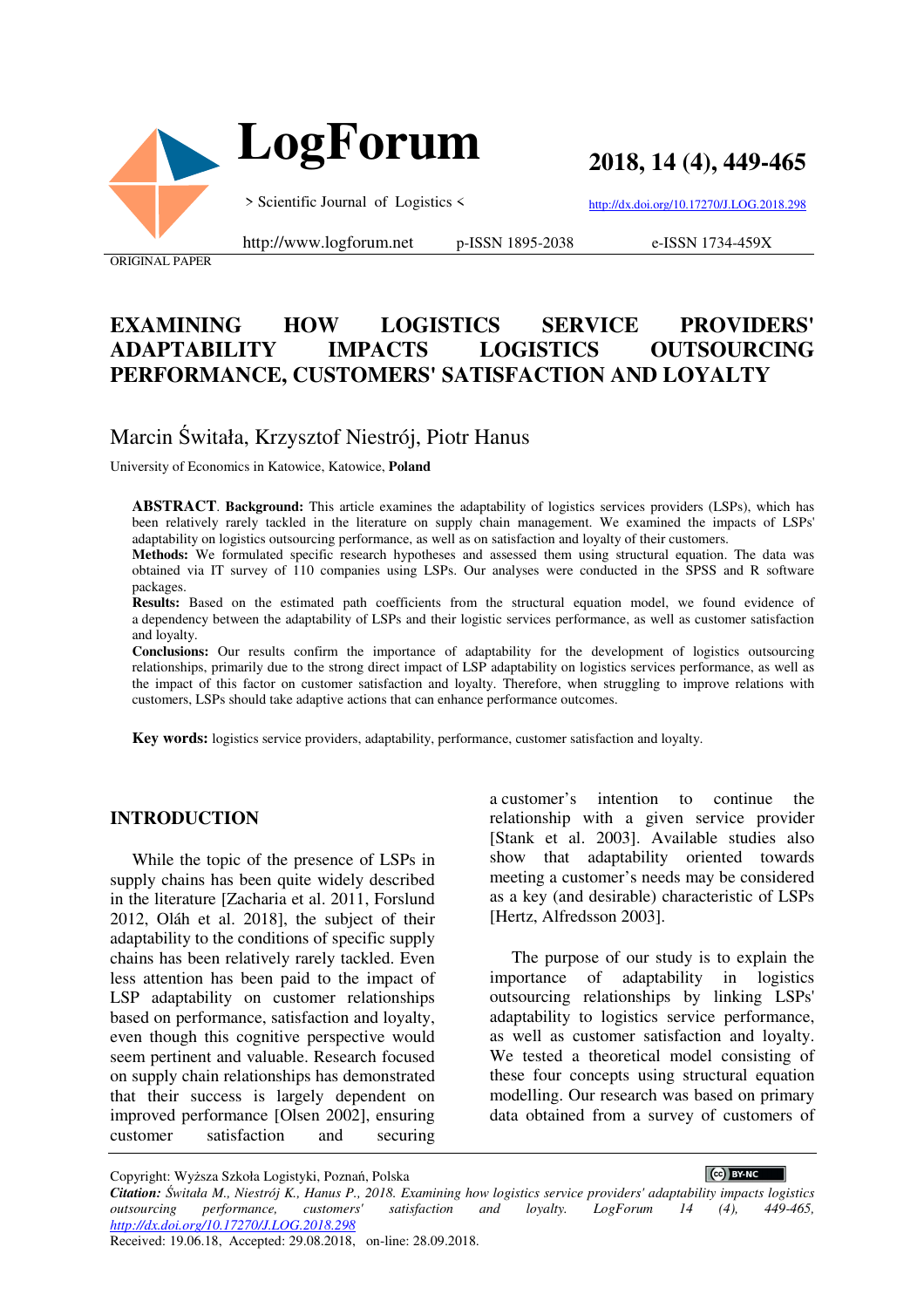LSPs in Poland, which resulted in 110 usable responses.

Our article consists of five sections. The first section contains definitions of the key terms: adaptability, performance, customer satisfaction and customer loyalty. The second section presents our research hypotheses, together with their theoretical frameworks and the conceptual model derived from those hypotheses. The third section describes the methodology and results, including details on sampling, the variables used in the model, and the various stages of data analysis using structural equations for hypothesis testing. In the last two sections we discuss our results and the limitations of our study and also make suggestions for further research.

## **DEFINITIONS OF KEY TERMS**

## **Adaptability**

The concept of "adaptability" has been termed a significant [Holma 2013], though still poorly identified issue [Schmidt et al. 2007, Ueltschy Murfield and Esper 2016] in the literature. Adaptability is widely understood as the capacity to adapt, but definitions can have greatly different scope, depending on the meaning of "adaptation" that is adopted. For example, Brennan et al. [2003] narrowly defined adaptation as the changes that one company takes for the benefit of another company in order to satisfy its specific needs. Under this definition, the scope of adaptation is limited to the changes that are the company's response to customer preferences, without reference to other external factors. Under this approach, adaptation is clearly associated with the concept of "customisation", which is aimed at strengthening the relationship with a single customer and often entails high investment costs to meet the specific needs of a host of customers [Large et al. 2011]. These investments are called relationship-specific investments and defined by Bensaou [1999] as "investments that are difficult or expensive to transfer to another relationship". It is also worth noting that such one-sided adaptation may lead to a high degree of asymmetrical dependence between two parties.

Another broader approach defines "adaptability" as "the ability to modify own activities in connection with the events occurring on the outside of the company" [Caralco, Guravis 2006]. Under this approach, adaptation is understood to be activities undertaken by the company in response to changes in its environment. Ivanov et al. [2010] presented a similar definition, though presented from the perspective of multilateral relationships, treating adaptability as the ability to change existing activities in such a way as to ensure that desired objectives are achieved. In turn, Giannoccaro [2015] understood adaptability as the process of self-organisation occurring within the mutual learning process and that takes place between supply chain participants. Depending on the scale of changes undertaken, adaptation may occur at the level of a single unit (e.g. employee), or at a team or corporate level. It may also necessitate organisational or behavioural changes [Zhu, Zolkiewski 2016].

In this study, we interpret adaptability as the ability of LSPs to alter or modify their activities according to external influences. However, we have adopted the "narrow" meaning of adaptation, i.e. we limit it to changes that LSPs take to meet the specific requirements of each customer.

# **Performance**

There is an even greater diversity of meanings for the concept of performance in the literature on logistics. Mentzer and Konrad [1991] suggested use of the concept of logistics performance, which consists of a combination of the effectiveness and efficiency of logistics activities. This dual concept was later extended by Langley and Holcomb [1992] to include a third component, logistics differentiation, which indicates the value that the final customers gain as a result of logistics activities [Fugate et al. 2010]. According to Green et al. [2008], logistics performance reflects the ability of an LSP to deliver the goods and services expected by the recipients according to very specific quantities and timeframes. Forslund [2011] extended these delivery abilities to include logistics costs and stock capital, highlighting four levels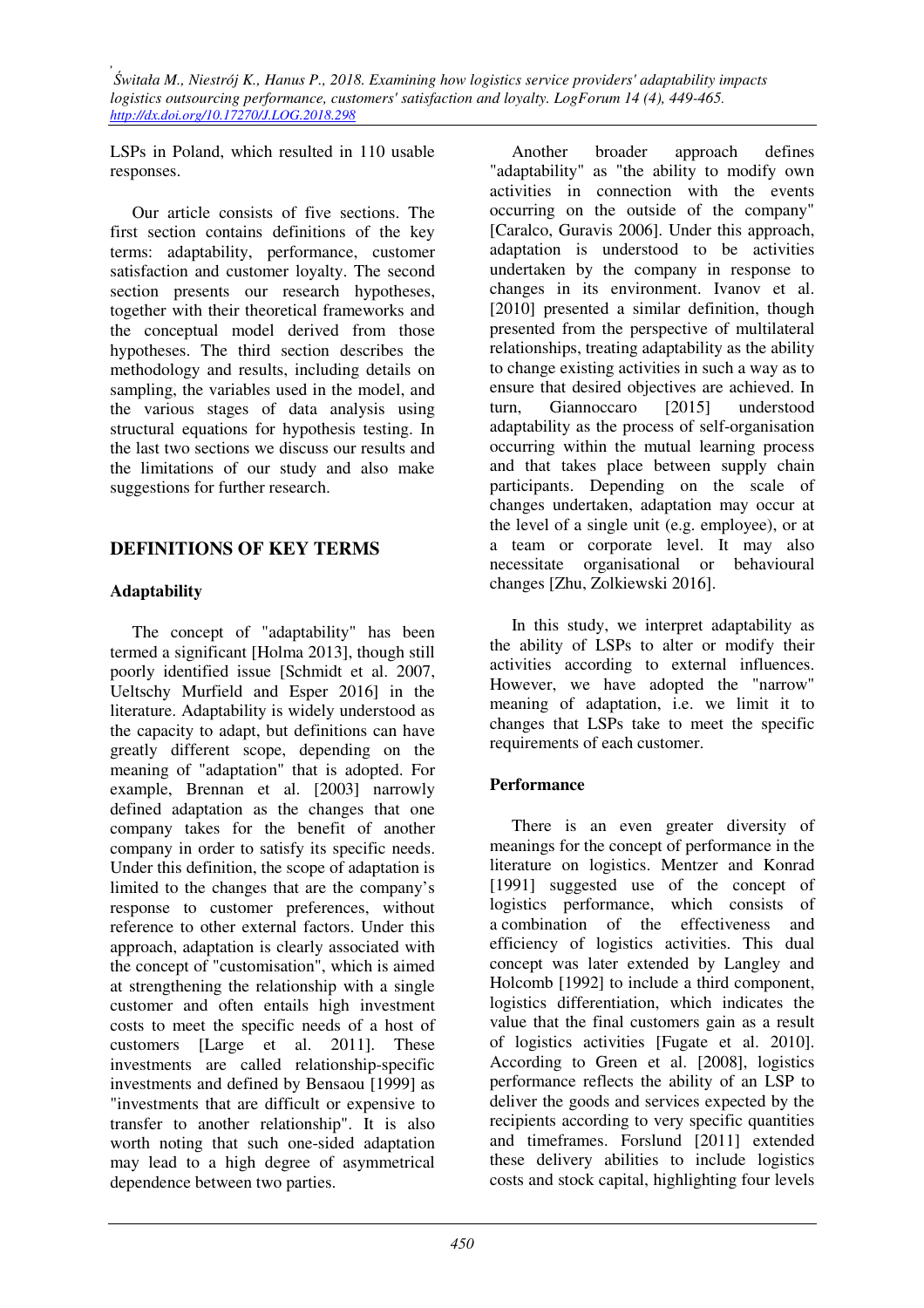of assessing logistics performance: within the business, dyadic, triadic, and throughout the entire supply chain. LSPs are included in the third and fourth levels.

Deepen [2007] reflected on performance in contract logistics, distinguishing performance of processes outsourced to LSPs (logistics outsourcing performance) from dependent performance of processes that remain on the customer side (logistics performance). This perspective is of great importance to relevant research models, as it indicates the need to partition variables into those relating to logistics processes performed in-house by the customer and those linked to the responsibilities delegated to LSPs based on contracts [Križman 2011]. According to Deepen [2007], logistics outsourcing performance should be considered both from the point of view of achieving objectives and exceeding customer expectations as well as creating added value (goals exceedance).

In our study, we adopted the definition of Knemayer and Murphy [2004] enriched with the distinction put forward by Deepen [2007], thereby focussing on operations performance within the responsibilities delegated to the LSPs.

### **Customer satisfaction**

Although it might appear intuitively easy to define, customer satisfaction has been examined in the literature according to two main conceptual paths [Zhang et al. 2005]. In the first one, it represents a state felt by the customer, arising from the extent to which goods or services meet his/her expectations [Grigoroudis and Siskos 2010]. Usually, customers make such assessments after execution of the logistics service, though they may be made even while it is being conducted. This conceptual path is consistent with the definition by Kotler and Armstrong [2010], who reported that customer satisfaction depends on whether a product's perceived performance matches the buyer's expectations. This kind of customer satisfaction is often termed transaction-specific satisfaction. According to the other conceptual path, more commonly used in a B2B relationship,

customer satisfaction is derived from various experiences accumulated throughout the entire period of cooperation between the LSP and customer, i.e. both positive and negative ones [Daugherty et al. 1998]. Negative experiences not only reduce the level of customer satisfaction, but also may have unpredictable effects that may not be discovered in time to correct them and, additionally, may lead to various negative consequences for a larger group of customers [Van Doorn and Verhoef 2008]. In this case, customer satisfaction can be termed cumulative satisfaction [Zhang et al. 2005].

Here, we interpret customer satisfaction as being related to a customer's experience against his/her expectations regarding the level of long-term logistics servicing, as well as other aspects of cooperation with an LSP.

# **Customer loyalty**

In both B2B and B2C markets customer satisfaction is usually associated with customer loyalty, which can be understood as a customer's attachment to the goods or services of a particular company. It can also be examined from two perspectives: behavioural and attitudinal [Lao et al. 2011]. According to the first perspective ("purchase loyalty"), loyalty is manifested by the intentional (or unenforced) repurchasing (retention) or extension of purchasing (expansion) from the same company. The second perspective ("preference loyalty") perceives loyalty as a consistent readiness to purchase goods and services from a given company despite various stimuli coming from competitors, including encouragements to change provider [Oliver 1999], as well as recommending that company's goods and services to others (referral). Singh [2015] proposed a third (composite) perspective that integrates these latter two perspectives. According to Cichosz [2010], a comprehensive approach to customer loyalty requires that, in addition to the aforementioned aspects, other elements must be included, i.e. competition in the industry, availability of alternatives, and customer willingness to overcome possible difficulties.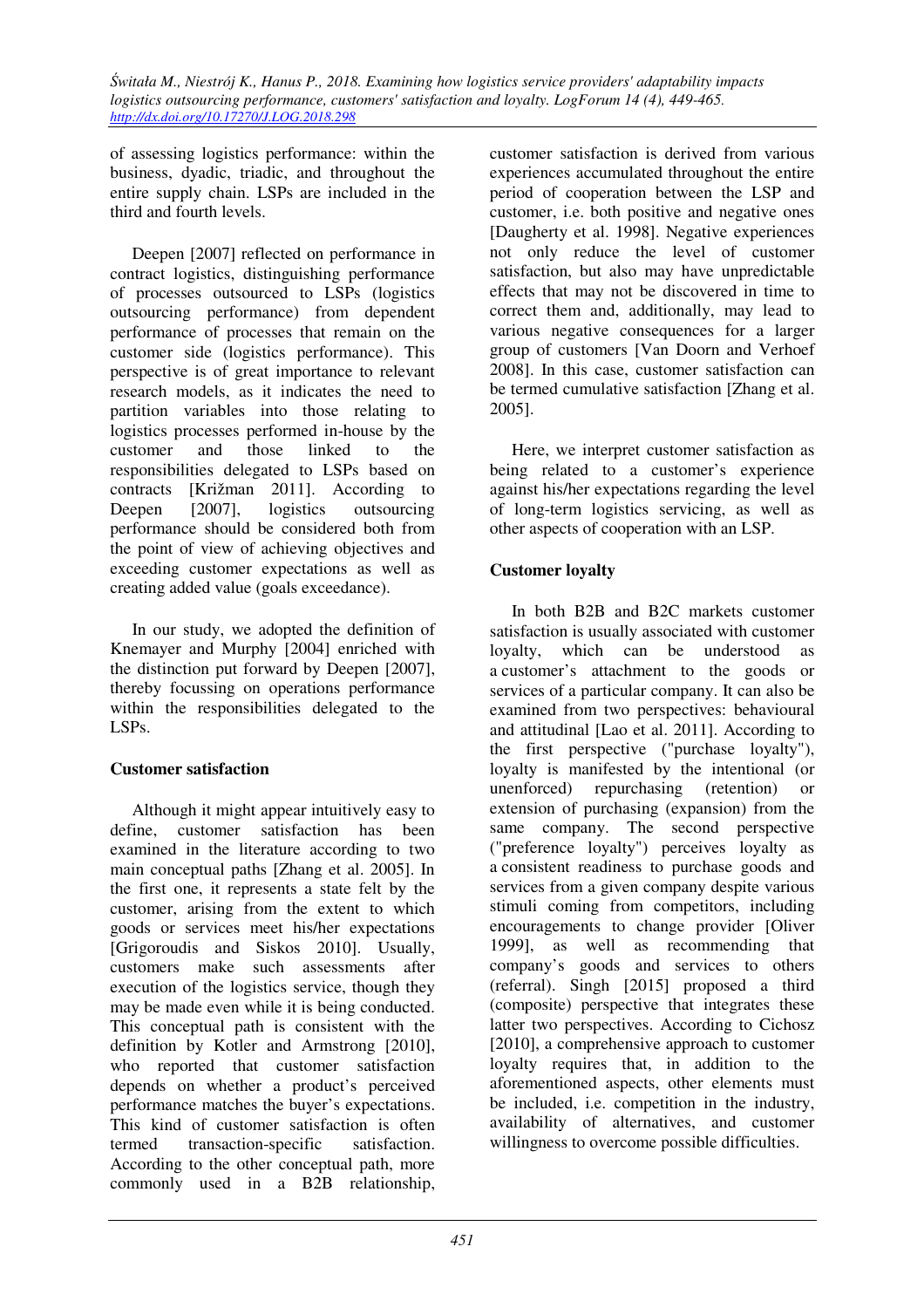In our study, we adopted the definition of Walsh et al. [2008],who understood customer loyalty as a "deeply held commitment to rebuy or re-patronise a preferred product or service consistently in the future, which causes repetitive same-brand or same-brand set purchasing, despite any situational influences and marketing efforts that might cause switching behaviour".

# **DEVELOPMENT OF HYPOTHESES**

Logistics services are frequently outsourced, so the LSP should be sufficiently adaptable to provide more efficient and more effective services (with better results for the customer) than the customers can provide through their own logistics processes, given the changing needs and conditions of supply chains. This means that thanks to their adaptive actions, LSPs are better able to meet customer expectations, endowing them with superior performance [Chu et al. 2016]. The very high competition among LSPs also prompts them to improve the performance of the services they provide, which should also elicit enhanced adaptability.

However, LSP adaptability does not have to focus solely on improved performance, but can encompass other aspects of the service relationship that contribute to customer satisfaction, such as communication, and advising or handling complaints. The relationship between adaptability and customer satisfaction seems rather intuitive, especially since both are relevant to best meeting customer requirements. Zhu and Zolkiewski [2016] highlighted the key role of adaptability in the provision of logistics services, emphasizing that the adaptability of service providers helps them to meet the needs of their customers, to ensure their customers' satisfaction and loyalty, and to strengthen ties between service provider and client. Ueltschy Murfield and Esper [2016] drew similar conclusions, adding that although adjusting to specific customer requirements undoubtedly has a positive impact on the quality of the LSP-client relationship and, as a consequence, also on customer satisfaction, adaptation assessed solely from the perspective of operational performance may not bring the expected benefits or as quickly as anticipated.

Loyal customers are not necessarily happy customers. Curasi and Kennedy [2002] referred to such customers as "prisoners" and "detached loyalists". The latter represents customers who, despite their lack of satisfaction, continue to cooperate, mostly due to the difficulties and costs associated with changing LSP. Research by Brennan and Canning [2002] revealed the impact of adaptability on the durability of inter-firm relationships. These authors emphasised that adaptation decreases the risk of opportunistic behaviour in dyadic relationships. Similar conclusions were drawn by Leszczyński [2014], who stated that change induced by adaptation strengthens the quality of inter-firm relationship, not only hindering sequestration of the relationship by a competitor but also ensuring customer retention. Therefore, it is worth noting the direct relationship between the adaptability of LSPs and customer loyalty even when the customer is not completely satisfied with the service provided. In such scenarios, the reason for a customer's loyalty, apart from the aforementioned, may pertain more to the value systems of both parties. For instance, customers who particularly value an adaptive approach, i.e. an LSP's ability and willingness to respond to change, will be loyal regardless of whether or not they are currently satisfied with the services they receive or with the LSP-client relationship. Such customers may perceive great potential in the service provided by the LSP into the future and accept imperfections in the current service.

Based on these considerations, we adopted the following three hypotheses:

- H1. Adaptability of LSPs positively influences their performance;
- H2. Adaptability of LSPs positively influences customer satisfaction;
- H3. Adaptability of LSPs positively influences customer loyalty.

There is a strong direct connection between performance and customer satisfaction in the area of logistics services, although there has been little research on this relationship due to the aforementioned problems of defining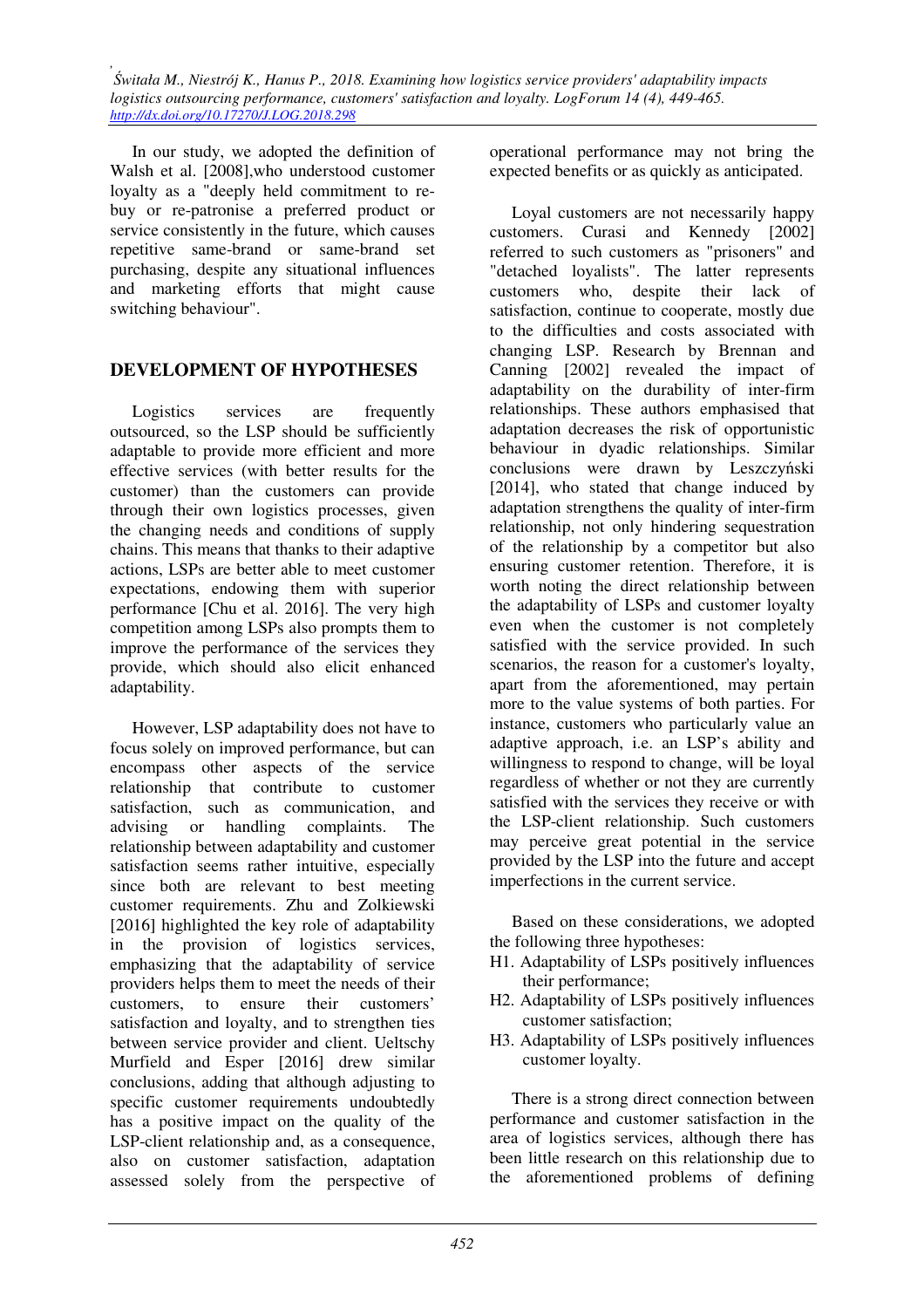performance in a business-to-business (B2B) relationship [Juga et al. 2010]. Performance should not be perceived solely according to internal LSP processes, but also from the perspective of the customer (based on his/her degree of satisfaction, i.e. performance outcomes). LSPs should conduct their services efficiently and effectively on behalf of their customers to ensure satisfaction [Weber 2003]. Customer satisfaction is one means of measuring the performance of a service provider [Bowersox et al. 2000]. However, solely assessing performance without ensuring concomitant customer satisfaction would not be meaningful.

Since we also appreciate that performance should be considered from the point of view of the specific benefits accrued by the customer, leading to customer satisfaction, we formulated the hypothesis (H4) that:

H4. Performance of LSPs positively influences satisfaction of its customers.

The positive impact of customer satisfaction on his/her loyalty towards an LSP is widely appreciated [Singh 2015]. Satisfied customers tend to repurchase logistics services [Ranjan and Puri 2012]. Zhang et al. [2005] found this relationship to be very strong and proposed customer loyalty as a measure of customer satisfaction. However the relationship between satisfaction and loyalty is not linear and its characteristics depend on the specific industry [Kumar et al. 2013].

Customer satisfaction can be decomposed into components, the influence of which on loyalty can be quite diverse. Cahill et al. [2010] presented loyalty as arising from satisfaction with the provided service (activities), pricing for these services, and tailored LSP-client relationships (cooperation

terms). These authors underlined that though these components can be treated as equivalent, the basis of customer loyalty is always satisfaction with operational activities since it can have a positive impact on price perception and the LSP-client relationship. A study by Singh [2015] confirmed the importance of operational activities, showing that customer loyalty to LSPs is primarily driven by satisfaction with the provided logistics service (its scope, quality and, above all, performance), with the impact of the LSPclient relationship on loyalty being weaker and that of price satisfaction being statistically insignificant. However, satisfied clients will not necessarily remain loyal [Lao et al. 2011].

There are two principle perspectives for examining the relationship between customer satisfaction and loyalty. The first, which is conventionally considered dynamic, allows for fluctuating loyalty. This is intuitive, since if loyalty is shaped overtime by the cumulative perception of various states of satisfaction with the logistics services provided or with the service provider relationship, it can be increased, consolidated, but also decreased, potentially to the point of dissolution. The second (static) treats loyalty as a fixed binary attribute that either exists or does not, meaning that regardless of subsequent changes to the level of satisfaction, the customer may remain loyal to the service provider at all times. In practice, this scenario means, for example, maintaining long-term intensive partnerships even if the service provider does not meet all of the client's service expectations or requirements [Çerri 2012]. In our study, we have adopted the dynamic stance and assume that:

H5. Customer satisfaction positively influences their loyalty.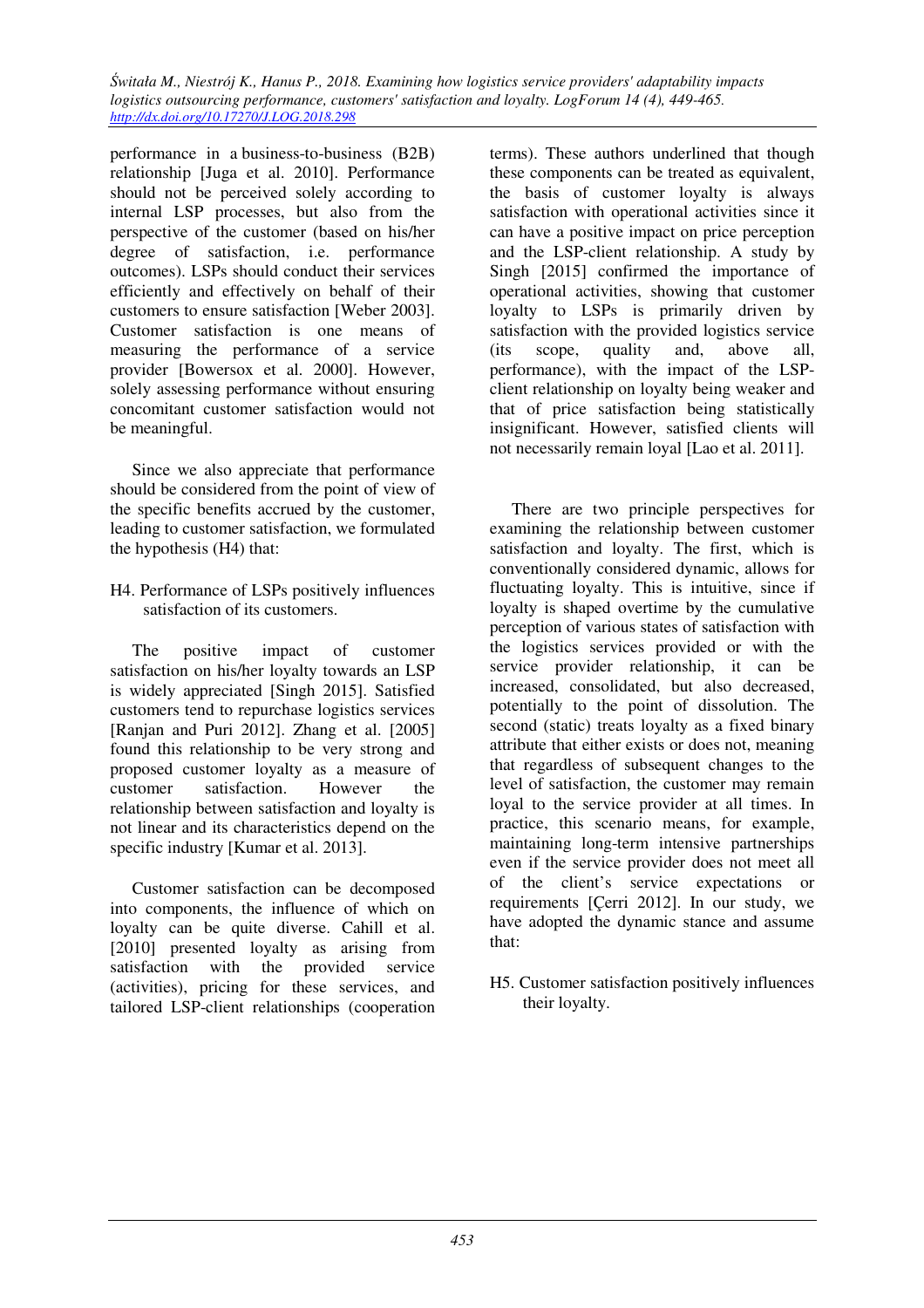

Fig. 1. Proposed conceptual model. Source: own work based on the model in Large et al. [2011]

Figure 1 shows the conceptual model of our study and the relationships between our five hypotheses.

### **RESEARCH METHODOLOGY & RESULTS**

### **Sampling and data collection**

We conducted our study on a sample of entities representing customers of LSPs. Sample selection was purposive and dependent on factors such as company size (firms with more than 10 employees), location (firms operating in Poland) and companies relying on external support from LSPs. Invitations to participate in the study were sent by email to 1,127 companies and completed responses were received from 110 firms, representing an overall response rate of 9.76%. We followed<br>the four-step mail survey procedure the four-step mail survey procedure recommended by Dillman [2000], which involves: pre-notifications, main survey invitation, reminders sent to non-respondents, and another survey mailing to nonrespondents. Overall, 41.8% of respondents answered the first survey mailing (early respondents) and 58.2% responded after the reminder and second survey mailing (late respondents). A one-way analysis of variance (ANOVA) did not reveal any significant differences between early and late respondents.

In case of pls-pm models it is sometimes advised that the sample size should not be fewer than 100 [Seker 2013]. Other guidelines provided by Large et al. [2011], specify that it should be at least ten times higher than the largest number of independent variables. Those requirements are satisfied.

All respondents completed the survey online. We adopted the suggestions of Jafarkarimi et al. [2016], who specified that the number of items used to measure hidden features should not be less than three. In our case, the survey consisted of 17 manifest variables relating to the four latent variable constructs (performance, adaptability, satisfaction and loyalty) of our research model. We used SPSS and the R software platform [plspm package, Sanchez and Trinchera 2010] to analyse and interpret the data. In order to establish the dependencies between variables, we used structural equations analysis based on the least squares method. We also followed a two-stage analysis process in order to include both the outer model (measurement model) and the inner model (structural model), as suggested by Iqbal et al. [2017].

Our sample consisted of both manufacturing and trade companies, and was dominated by companies holding domestic capital. Foreign capital was declared by 9% of the respondents and 14.4% held mixed capital. More than 80% of the respondents were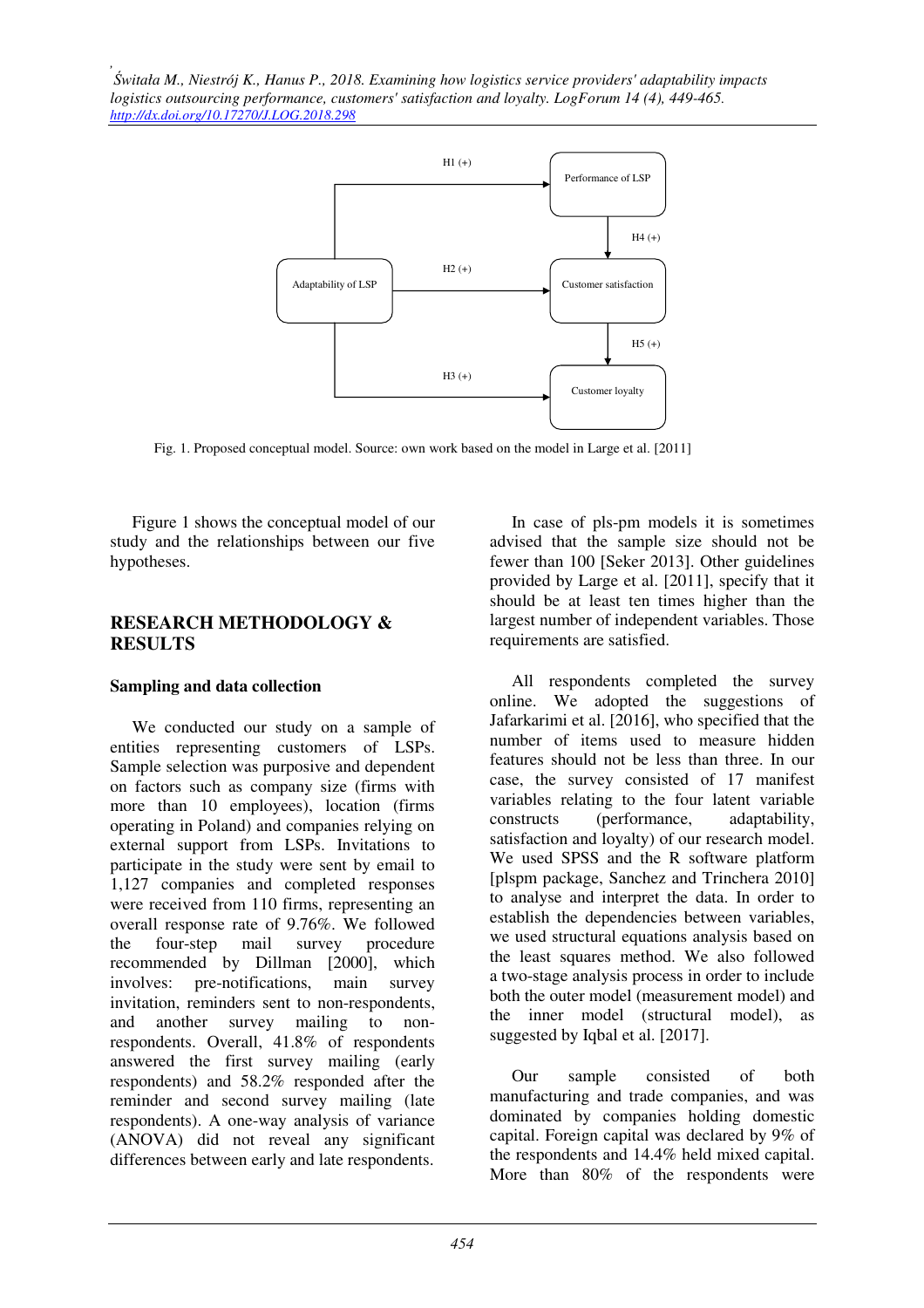employed in the small-medium enterprise (SME) sector. Surveys were mostly completed by middle/senior managers or departmental specialists, predominantly from production or logistics and sales departments. Most of the companies operated in domestic or regional markets. Almost 30% of survey participants reported having international activities and only 3% of the respondents operate globally. Table 1 summarizes the characteristics of our sample.

|  | Table 1. Sample characteristics |
|--|---------------------------------|
|  |                                 |

| Specification         | Distribution of responses based on the examined characteristics |         |  |
|-----------------------|-----------------------------------------------------------------|---------|--|
|                       | Manufacturing                                                   | 40.0%   |  |
| Type of activity      | Trade                                                           | 60.0%   |  |
|                       | Regional                                                        | 26.4%   |  |
| Geographical coverage | Domestic                                                        | 41.8%   |  |
|                       | International                                                   | 29.1%   |  |
|                       | Global                                                          | 2.7%    |  |
|                       | $10-49$ people                                                  | 33.9%   |  |
| Employment            | 50-100 people                                                   | 23.2%   |  |
|                       | 101-249 people                                                  | 24.1%   |  |
|                       | More than 250 people                                            | 18.8%   |  |
|                       | Domestic                                                        | 77.6%   |  |
| Origin of capital     | Foreign                                                         | $9.0\%$ |  |
|                       | Mixed                                                           | 14.4%   |  |
|                       | Manager                                                         | 42.9%   |  |
| Respondent's position | Specialist                                                      | 31.3%   |  |
|                       | President/director                                              | 25.9%   |  |

Source: own work

### **Measurement (outer) model and manifest variables**

We assumed that each of our latent variables is represented by a set of manifest variables, as presented in Table 2. Each construct was measured using multiple-item measures and each manifest variable was measured using a discrete 1-7 scale.

Performance was assessed using the multiitem scale of Knemayer and Murphy [2004]. Of the ten characteristics describing a given category (logistics service performance), four characteristics were chosen that reflected the benefits to the customer accruing from their cooperation with an LSP. This same approach was adopted by Weber [2003], who asserted that performance should be perceived from the customer's perspective, and by Green et al. [2008], who listed specific benefits of performance, such as reliability, flexibility and speed of delivery. Other studies have shown that variables used for performance measurement correspond well with customers' expectations of LSPs [Świtała and Klosa 2015].

Customer satisfaction is commonly treated as a complex construct in the literature. In this study, we applied a multi-item scale of customer satisfaction developed by Large et al. [2011], though we changed the scope and form of some of its variables. We included a rather broad set of factors related to logistics services activities and tasks. Customer satisfaction was measured, considering both general satisfaction and partial satisfaction, according to the three key service stages, i.e. pretransaction, transaction and post-transaction.

There is no consensus in the literature on the measurement criteria to be used for evaluating customer loyalty [Stan et al. 2013]. Here, we applied a scale of four levels (see Table 2), reflecting the three main components of customer loyalty, i.e. readiness to further the relationship, positive attitude to the service provider, and customer confidence that it is worth cooperating with a particular LSP. The previous research of Large et al. [2011] and Qayyum et al. [2013] greatly assisted us in establishing the framework for our manifest variables.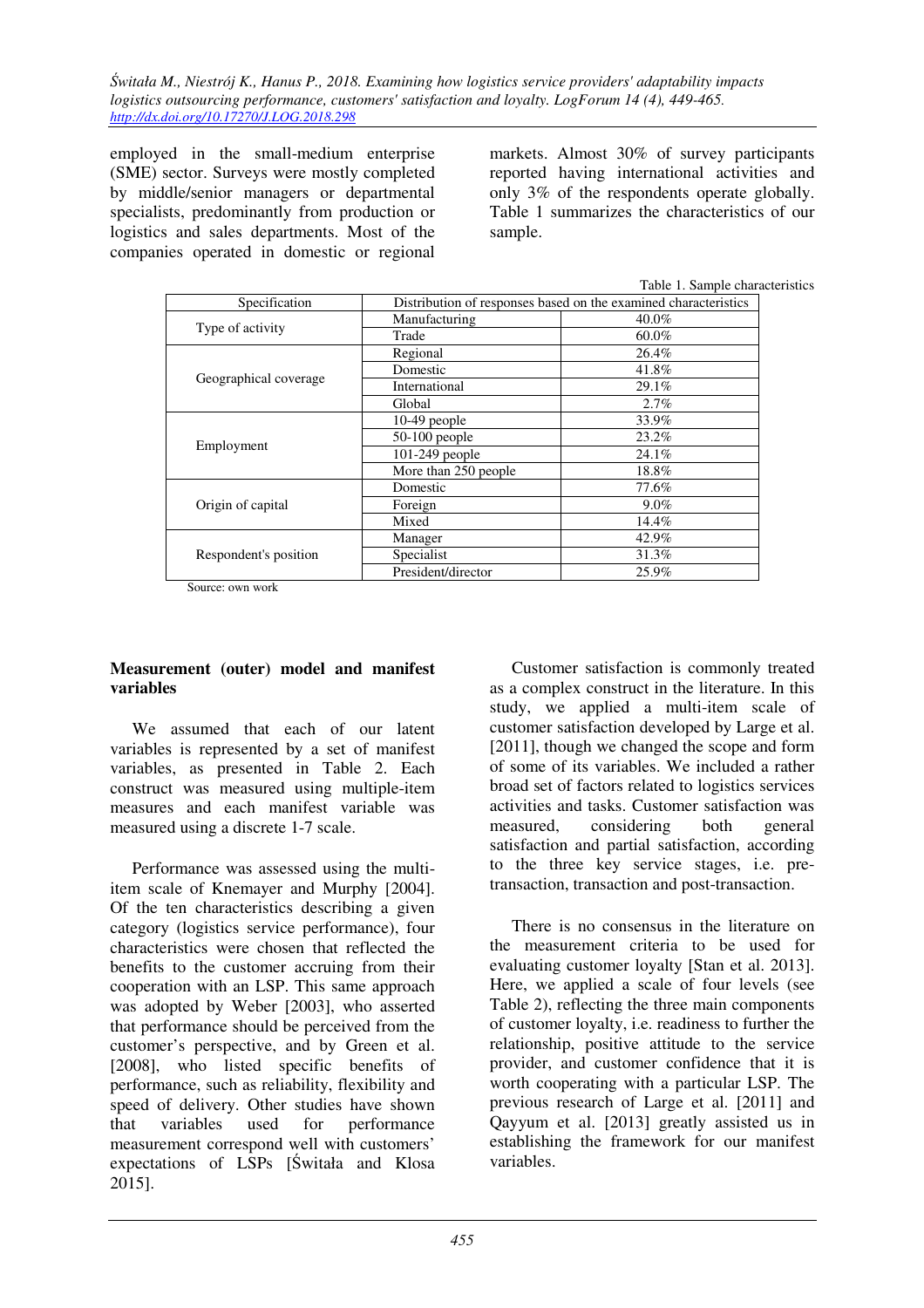It is difficult to evaluate adaptability, mainly because it is a complex topic, and the methodological basis for studying it is poor due to insufficient research [Holma 2008]. We assessed adaptability according to five levels (see Table 2). We primarily focused on activities and processes performed within the

framework of logistics services and customer requirements, using the scale constructed by Large et al. [2011] as a basis and slightly modified according to research by Schmidt et al. [2007].

|                                                                               | Table 2. Characteristics of the manifest variables used in our measurement model                        |
|-------------------------------------------------------------------------------|---------------------------------------------------------------------------------------------------------|
| Latent<br>variables                                                           | Description of manifest variables                                                                       |
|                                                                               | P1. Our logistics costs are reduced thanks to the relationship with the LSP,                            |
| Performance                                                                   | P2. Our delivery times have decreased thanks to the relationship with the LSP,                          |
| [PERF]                                                                        | P3. Our customer service has improved thanks to the relationship with the LSP,                          |
|                                                                               | P4. We can better respond to market changes thanks to the relationship with the LSP.                    |
|                                                                               | S1. In general, we are very pleased with our LSP,                                                       |
| Satisfaction                                                                  | S2. We are very pleased with the service provided by our LSP, including bilateral communications,       |
| [SAT]                                                                         | S3. We are very satisfied with how our LSP handles our cargo or performs intangible activities (e.g.    |
|                                                                               | advises us),                                                                                            |
|                                                                               | S4. We are very pleased with how our LSP handles complaints.                                            |
|                                                                               | L1. Our company is very committed to maintaining our current relationship with the LSP,                 |
| Loyalty                                                                       | L2. We would like to maintain our relationship with the LSP for a very long period (even indefinitely), |
| [LOY]                                                                         | L3. We would like to enhance our reliance on the LSP, further strengthening our relationship,           |
|                                                                               | L4. We would gladly recommend our LSP to others.                                                        |
|                                                                               | A1. Our relationship with the LSP is already at a stage where we can combine our processes,             |
|                                                                               | A2. Our LSP tailors its activities and procedures to meet the specific needs of our company,            |
|                                                                               | A3. In case of termination of the relationship, the LSP would have problems recovering the capital it   |
| Adaptability                                                                  | invested in our relationship (dedicated resources),                                                     |
| [ADAP]                                                                        | A4. The LSP has made significant infrastructural investments to initiate and maintain the relationship  |
|                                                                               | with our company,                                                                                       |
|                                                                               | A5. To continue the relationship with our company, the LSP should purchase specialized hardware         |
|                                                                               | and/or software or make other kinds of adaptations to its operations.                                   |
| $\mathcal{C}_{\text{out}}$ $\alpha$ $\alpha$ $\beta$ $\alpha$ $\beta$ $\beta$ |                                                                                                         |

#### Source: own work

#### **Model refinement**

At the first stage, a reliability analysis of an outer model was conducted. Based on Henseler et al. [2016], we stipulated that both the Cronbach α and Dillon-Goldstein composite reliability indicator ρ were not lower than 0.700 for any latent variable. Following the similar study by Large et al. [2011], we also set the threshold that all factor loadings associated with manifest variables were not lower than 0.700. Only manifest variable A5 (see Table 2) violated these two criteria (factor loading equal to 0.550). Hence, we excluded manifest variable A5 from our model, and further analysis was performed on the remaining 16 manifest variables.

#### **Scale evaluation after model refinement**

The results of our scale evaluation are given in Figure 2.





Fig. 2. Scale evaluation: factor loadings corresponding to manifest variables after excluding A5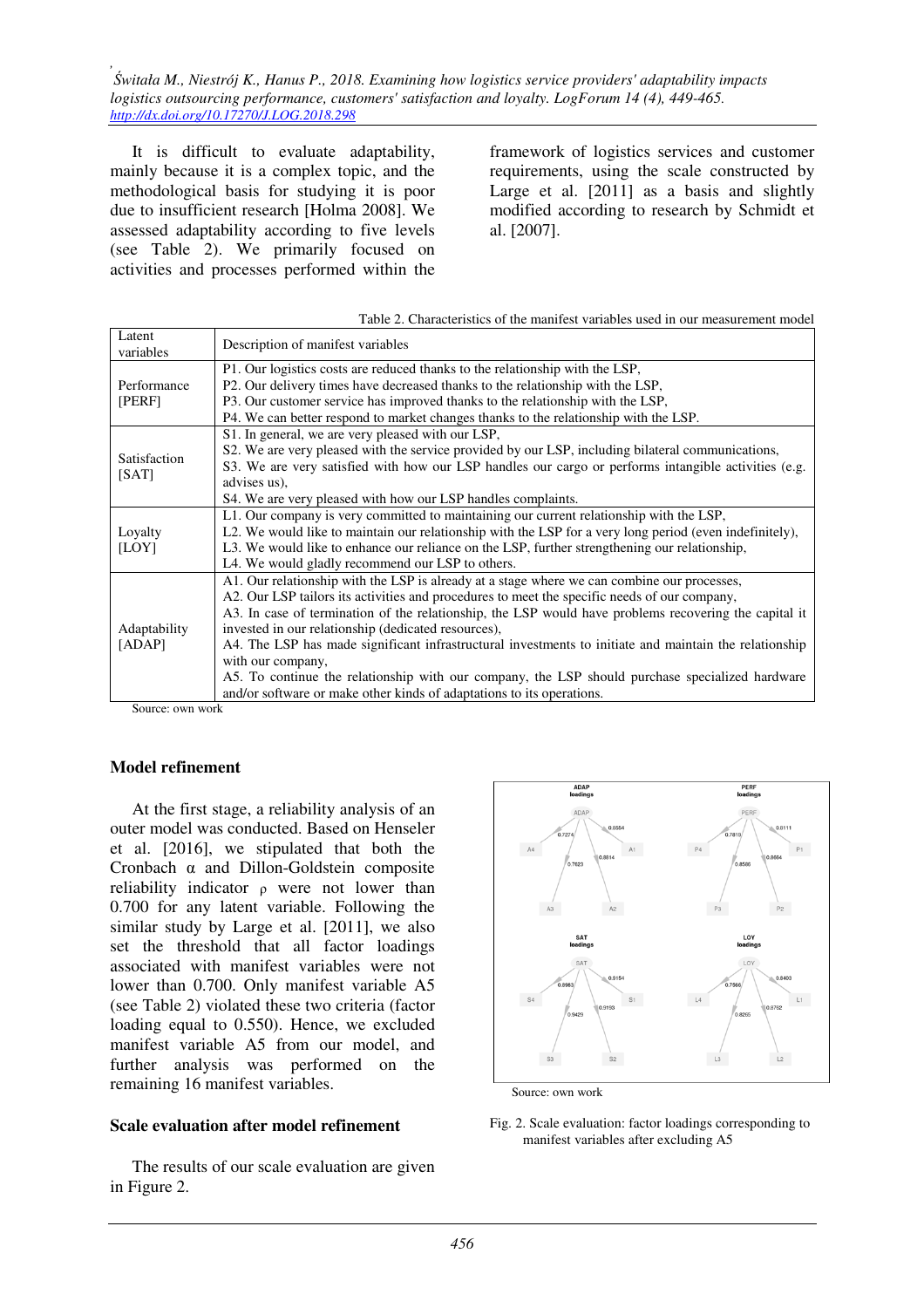All factor loadings of the 16 retained manifest variables are greater than 0.720. Measures of latent variable unidimensionality are presented in Table 3. Values of α and ρ for all latent variables are within acceptable limits (exceeding 0.770 and 0.850, respectively). Hence, our proposed model exhibits

a sufficient level of reliability. Furthermore, the average variance extracted (AVE) for each latent variable is greater than 0.650, indicating convergent validity.

|  | Table 3. Reliability and validity of the measurement model for latent variables |
|--|---------------------------------------------------------------------------------|
|  |                                                                                 |

| Latent variable | Cronbach α<br>$(\alpha > 0.7)$ | Dillon-Goldstein $\rho$<br>(p > 0.7) | Average variance extracted<br>(> 0.6) |
|-----------------|--------------------------------|--------------------------------------|---------------------------------------|
| ADAP            | 0.782                          | 0.860                                | 0.655                                 |
| <b>PERF</b>     | 0.847                          | 0.897                                | 0.689                                 |
| SAT             | 0.917                          | 0.942                                | 0.845                                 |
| LOY             | 0.776                          | 0.857                                | 0.682                                 |
| $\sim$          |                                |                                      |                                       |

Source: own work

### **The structural model**

The path coefficients of the structural (inner) model were estimated using the R plspm package developed by Sanchez and Trinchera [2010] (see Figure 3). All path coefficients are strictly positive, but their magnitudes vary. A summary of the structural model parameter estimates is provided in Table 4.

Determination coefficients for endogenous latent variables are shown in Table 5. According to the guidelines of Henseler et al. [2009], the determination coefficients for

customer satisfaction (SAT) and customer loyalty (LOY) indicate that these latent variables could be considered moderately wellfitting in our structural model, whereas the goodness-of-fit for LSP performance (PERF) is somewhat weaker.

We applied a bootstrap procedure (10000 sample replications) to estimate the empirical distribution of path coefficients and to construct nonparametric 95% confidence intervals for direct path effects (see Table 6 for bootstrapping results).



Source: own work

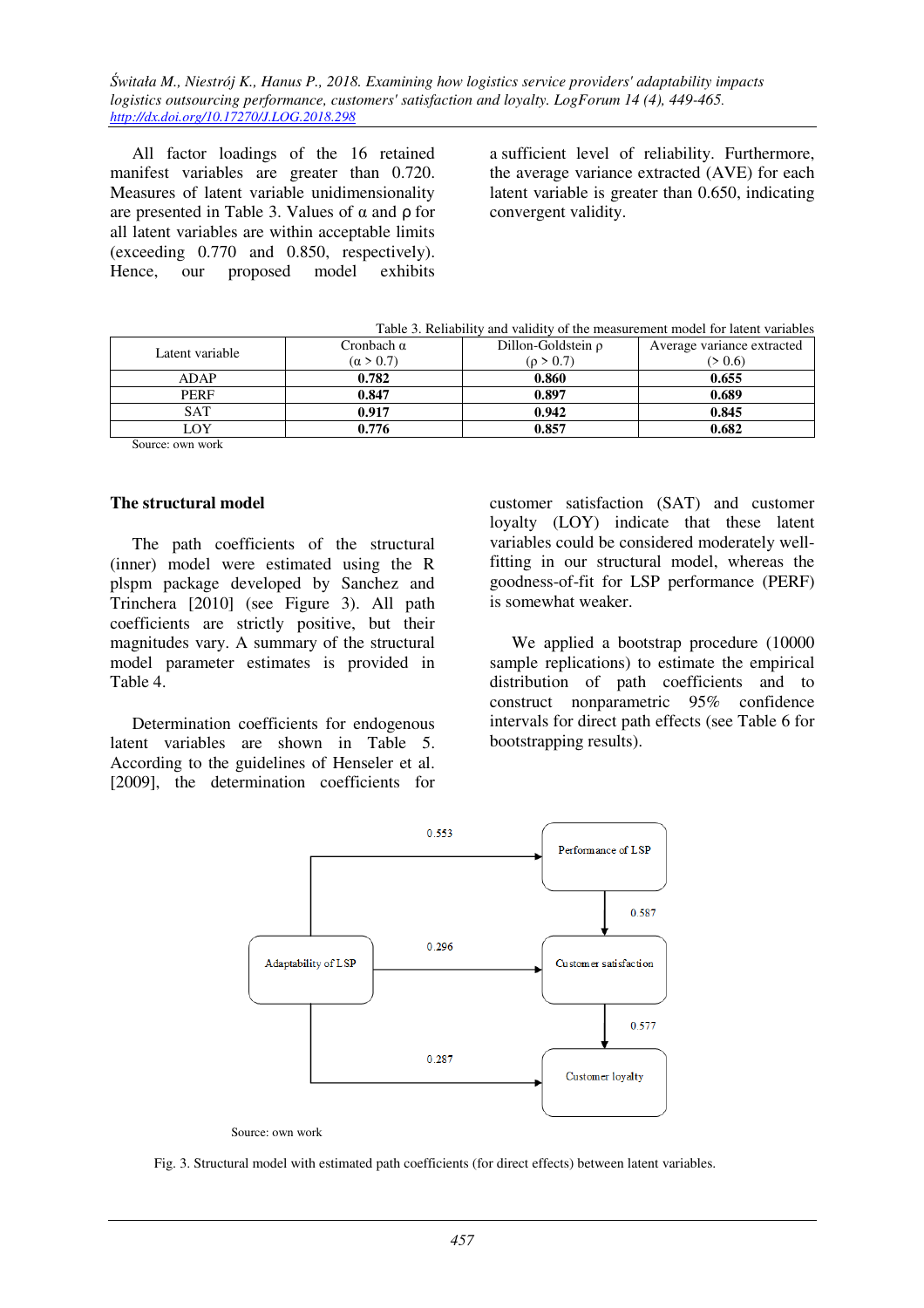| Path                    | Effects |                          |       |
|-------------------------|---------|--------------------------|-------|
|                         | Direct  | Indirect                 | Total |
| $ADAP \rightarrow PERF$ | 0.553   | $\overline{\phantom{0}}$ | 0.553 |
| $ADAP \rightarrow SAT$  | 0.296   | 0.316                    | 0.612 |
| $ADAP \rightarrow LOY$  | 0.287   | 0.353                    | 0.640 |
| $PERF \rightarrow SAT$  | 0.571   | $\overline{\phantom{a}}$ | 0.571 |
| $PERF \rightarrow LOY$  |         | 0.329                    | 0.329 |
| $SAT \rightarrow LOY$   | 0.577   | $\overline{\phantom{a}}$ | 0.577 |
| Common common and       |         |                          |       |

Table 4. Values of path coefficients for direct, indirect and total effects between latent variables in our structural model

Source: own work

Table 5. Determination coefficients (R2) for each endogenous latent variable

| Endogenous latent variable | Determination coefficient $\mathbb{R}^2$ |  |
|----------------------------|------------------------------------------|--|
| <b>PERF</b>                | 0.305                                    |  |
| SAT                        | 0.601                                    |  |
| LOY                        | $0.61^{-}$                               |  |

Source: own work

Table 6. Results of a bootstrap simulation to estimate nonparametric confidence intervals

| Path                    | Bootstrap estimates |                |                |
|-------------------------|---------------------|----------------|----------------|
|                         | Standard deviation  | Lower CI bound | Upper CI bound |
| $ADAP \rightarrow PERF$ | 0.132               | 0.426          | 0.740          |
| $ADAP \rightarrow SAT$  | 0.086               | 0.177          | 0.468          |
| $ADAP \rightarrow LOY$  | 0.117               | 0.103          | 0.550          |
| $PERF \rightarrow SAT$  | 0.076               | 0.423          | 0.720          |
| $SAT \rightarrow LOY$   | 0.100               | 0.411          | 0.769          |

Source: own work

Intervals for all direct paths (i.e. ADAP  $\rightarrow$ PERF, ADAP  $\rightarrow$  SAT, ADAP  $\rightarrow$  LOY, PERF  $\rightarrow$  SAT, and SAT  $\rightarrow$  LOY) do not span zero, supporting that the true values of these direct path effects are indeed positive and significantly greater than zero.

### **Hypotheses testing**

Our results support each of our five research hypotheses. Hypotheses H1, H2 and H3 pertained to dependencies between LSP adaptability and the other examined variables, i.e. performance, customer satisfaction and customer loyalty. As illustrated in Figure 3, adaptability has a positive and highly significant impact on each of these latent variables, albeit with varying magnitude. Our analyses indicate that LSP adaptability has twice as much direct impact on improved LSP performance than it does on customer satisfaction or loyalty. However, it is worth noting that adaptability has a more pronounced indirect than direct impact on both customer satisfaction and loyalty. The two remaining

hypotheses focused on links between LSP performance and customer satisfaction (H4), as well as the relationship between satisfaction and loyalty (H5). In both cases, we assumed the existence of positive relationships, which was confirmed by our results. As for H1, there is a strong direct impact of performance on customer satisfaction and, even more, with regard to the impact of satisfaction on loyalty.

### **CONCLUSIONS AND MANAGERIAL IMPLICATIONS**

Our study extends the existing research on logistics outsourcing relationships by examining the impact of LSP adaptability on those relationships. The findings demonstrate that adaptability is a key condition for development of the LSP-client relationship. We focused on the relationships between adaptability and three other factors considered essential to the LSP-client relationship, namely LSP performance, customer satisfaction and customer loyalty. It is noteworthy that our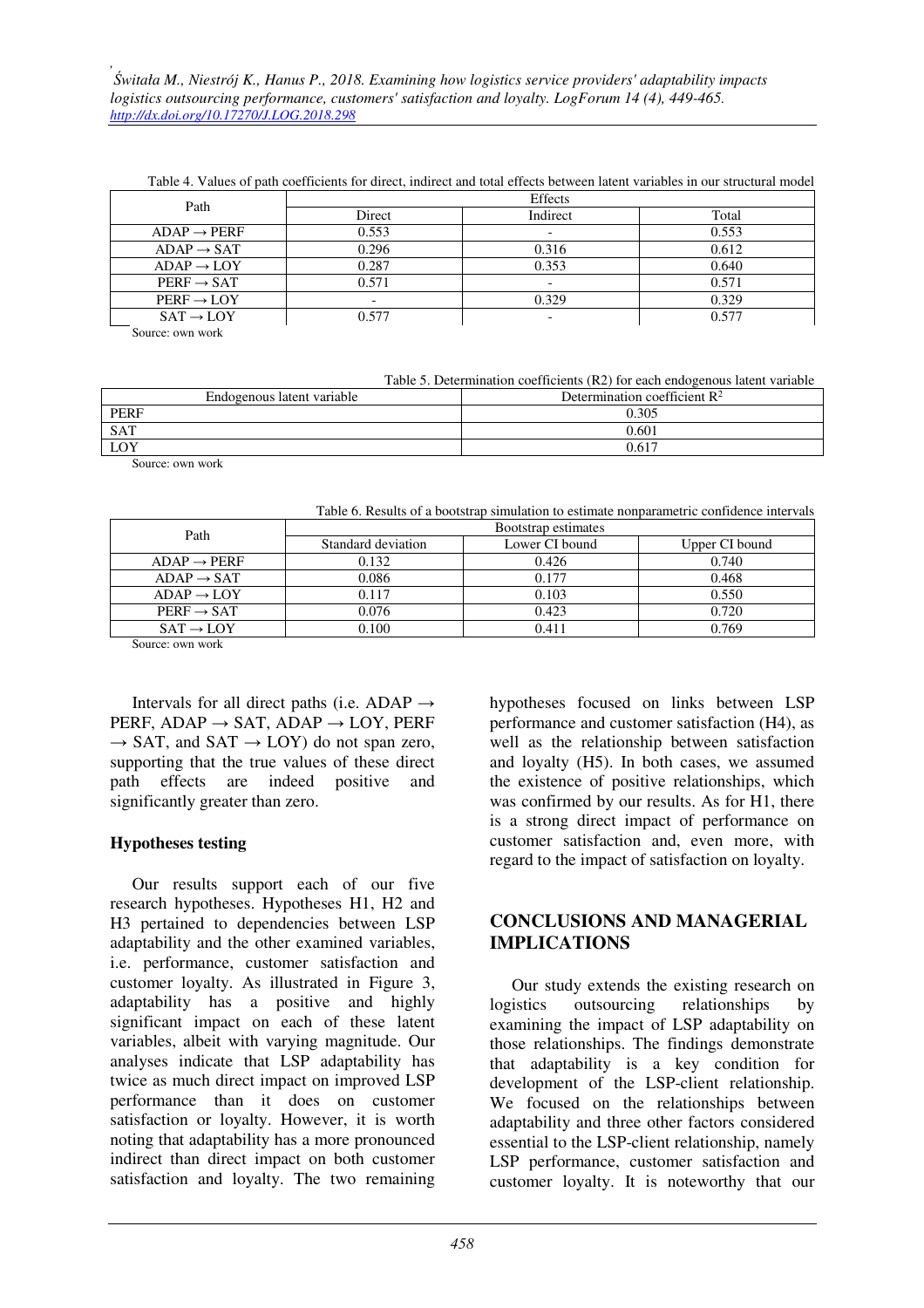study takes into account the perspective of LSP customers, thereby extending the research of Large et al. [2011].

There are several important points to be made with regard to our study. First, our results show that adaptive actions by LSPs have a direct positive impact on perceptions of their service provision among customers. In other words, adaptability leads to improved performance that, in turn, gives companies a competitive advantage. Second, this adaptive activity is very important for strengthening customer relationships, since the consequently improved logistics services enhance client satisfaction and build customer loyalty. This relationship between customer satisfaction and consequent loyalty was the strongest in our model. Third, we also found evidence of positive direct impacts of adaptability on customer satisfaction and loyalty, but they are weaker than the indirect impacts via performance enhancement. This model outcome confirms that it is only through increased performance can LSP adaptability become a significant predictor of customer satisfaction. Consequently, projection of an LSP's image as being adaptive, without indicating specific effects for the provision of customers' logistics services, is of secondary importance for the quality of the LSP-client relationship.

Our results have significant practical implications for the adaptive actions undertaken by LSPs. They may prove helpful at the stage of choosing appropriate adaptive measures and the subsequent design of detailed solutions, emphasizing the need for LSP decision-makers to focus on effects that impact customers and on long-term benefits that contribute to their satisfaction and loyalty. Thus, an in-depth diagnosis of the needs and processes of the customers must precede the choice of adaptive actions. In many cases, active participation by customers in the selection and design of adaptive measures may be beneficial.

In terms of a wider understanding of adaptation (i.e. modification of the business in response to external changes), it seems that service providers should design adaptive

measures in such a way that improvements in performance can be perceived by customers, irrespective of their business, organisational, or IT specificities.

## **LIMITATIONS AND FURTHER RESEARCH**

Our study is not free of limitations. Firstly, our structural equation modelling methodology relies on several assumptions, the most fundamental of which is that our variables are independent and identically distributed. In the case of non-random purposive sample selection with a high non-response rate, as is the case with our study, this assumption may not be strictly met, especially with respect to invariance of distributions. For our methodology to be valid, missing data must be "missing at random" [MAR – see e.g. Little and Rubin 2002] and variables should have the same distributions within all surveyed subpopulations of enterprises. These assumptions need to be verified in the future, otherwise our findings may be questioned due to the increased likelihood of having detected spurious correlations. Another important assumption of structural equation modelling is multivariate normality of variables, which underlies the use of parametric correlation tests based on the Student's t-distribution. If variables are measured on a discrete scale (especially the Likert scale), then the data may not have the prescribed characteristics for conducting multivariate normality tests. To circumvent this problem, we decided not to use t-tests and instead based our analysis on bootstrap confidence intervals that may be more robust to such model assumptions. The manner in which we measured the variables may also be regarded as a limitation. Our empirical material was obtained through indirect measurements, which can be biased by subjectivity among the respondents. Thus, caution should be exercised when interpreting our results.

Secondly, the scope of our research was limited to analyses of the dependencies between only four variables, i.e. adaptability, performance, satisfaction and loyalty. In particular, it will be important to examine in more detail the indirect relationships between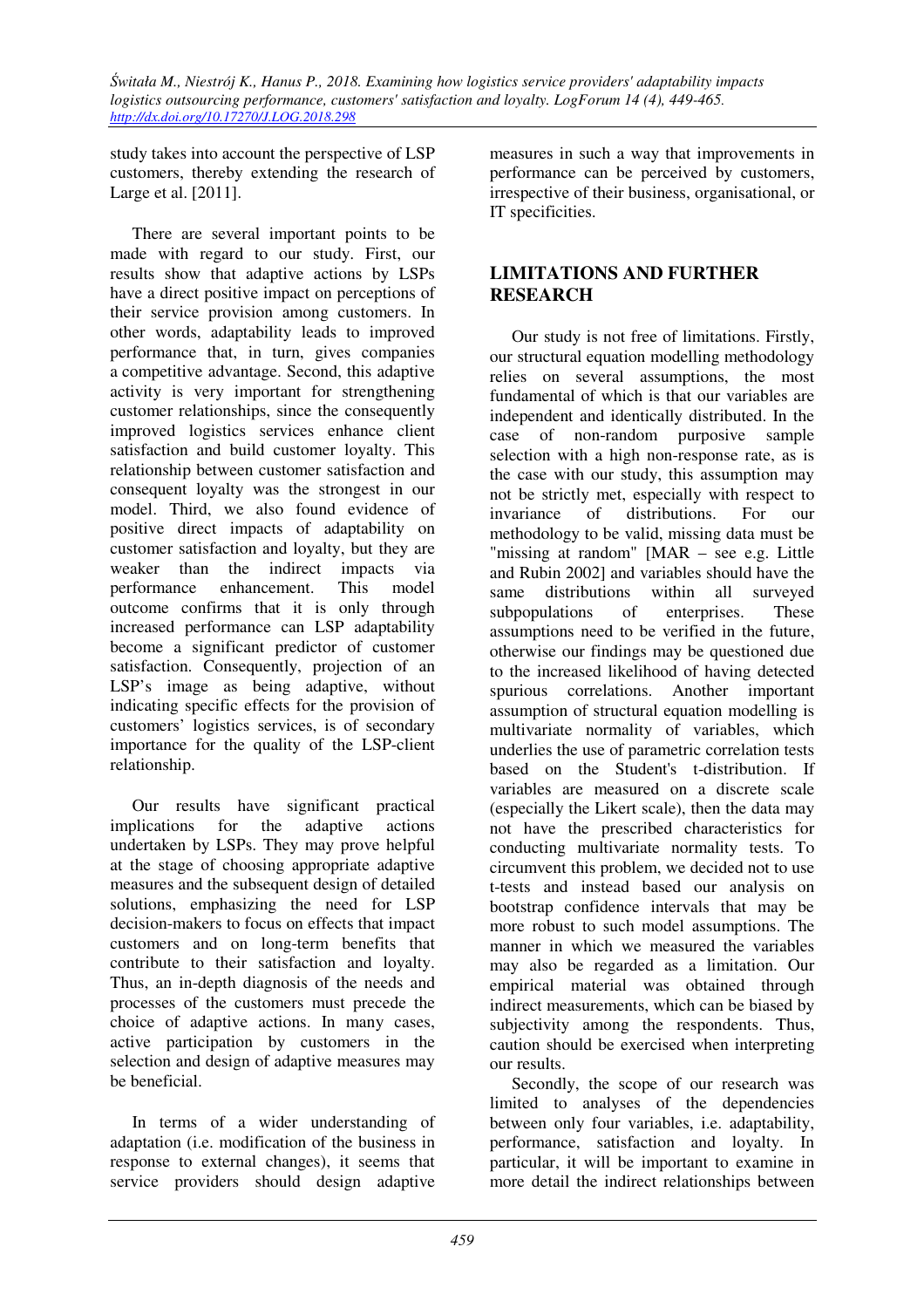adaptability and satisfaction or loyalty, necessitating a more complex model incorporating additional variables. For example, it would be worth investigating whether the dependency between LSP adaptability and customer satisfaction is mediated through factors other than performance, such as the influences of trust and commitment on a given relationship. Also, greater attention must be paid to the mediating role of performance between adaptability and customer satisfaction.

Thirdly, due to the small number of companies in research sample, the data were analyzed without referring to different levels of outsourcing relationship and the scope of logistics service provision (i.e. 2PL, 3PL, 4PL and 5PL). However, examining adaptability from the 3PL and 4PL perspective seems to be cognitively valuable and thus desirable in further research. Adaptability of collaborating logistics service providers in double outsourcing relation might be interesting likewise.

Fourthly, it is necessary to identify the reasons for an LSP to become more adaptable; internal ones, such as those arising from the LSP's own desire to achieve particular goals, and external, such as adaptation forced by other links in the supply chain. It would be worth evaluating LSPs' adaptive abilities so that their competence in this regard could be differentiated, thereby helping to identify factors that play a crucial role in their success.

### **ACKNOWLEDGMENTS AND FUNDING SOURCE DECLARATION**

University of Economics in Katowice statutory fund.

# **REFERENCES**

- Bensaou M., 1999. Portfolios of buyer-supplier relationships, Sloan Management Review, 40, 4, 35-44.
- Bowersox D.J., Closs D.J., Stank T.P., Keller S.B., 2000. How supply chain competency leads to business success, Supply Chain Management Review, 4, 4, 70-78.
- Brennan D.R., Canning L., 2002. Adaptation processes in supplier-customer relationships, Journal of Customer Behaviour, 1, 2, 117-144, http://dx.doi.org/10.1362/14753920260595 183
- Brennan D.R., Turnbull P.W., Wilson D.T., 2003. Dyadic adaptation in business-tobusiness markets, European Journal of Marketing, 37, 11/12, 1636-1665, http://dx.doi.org/10.1108/03090560310495 393
- Cahill D.L., Goldsby T.J., Knemeyer A.M., Wallenburg C.M., 2010. Customer loyalty in logistics outsourcing relationships: an examination of the moderating effects of conflict frequency, Journal of Business Logistics, 31, 2, 253-277, http://dx.doi.org/10.1002/j.2158- 1592.2010.tb00151.x
- Calarco A., Guravis J., 2006. Adaptability: responding effectively to change, CCL, Greensboro.
- Çerri S., 2012. The impact of the quality of logistics activities on customer commitment, loyalty and firm's performance, Journal of Advanced Research in Management, 3, 2, 79-88.
- Chu, Z., Wang Q., Lado A.A., 2016. Customer orientation, relationship quality, and performance: the third-party logistics provider's perspective, The International Journal of Logistics Management, 27, 3, 738-754, http://dx.doi.org/10.1108/IJLM-08-2013-0093
- Cichosz M., 2010. Lojalność klienta a logistyka firm usługowych [Customer loyalty and logistics in service companies], SGH, Warszawa.
- Curasi C.F., Kennedy K.N., 2002. From prisoners to apostles: a typology of repeat buyers and loyal customers in service businesses, Journal of Services Marketing, 16, 4, 322-341, http://dx.doi.org/10.1108/08876040210433 220
- Daugherty P.J., Stank T.P., Ellinger A.E., 1998. Leveraging logistics/distribution capabilities: the impact of logistics service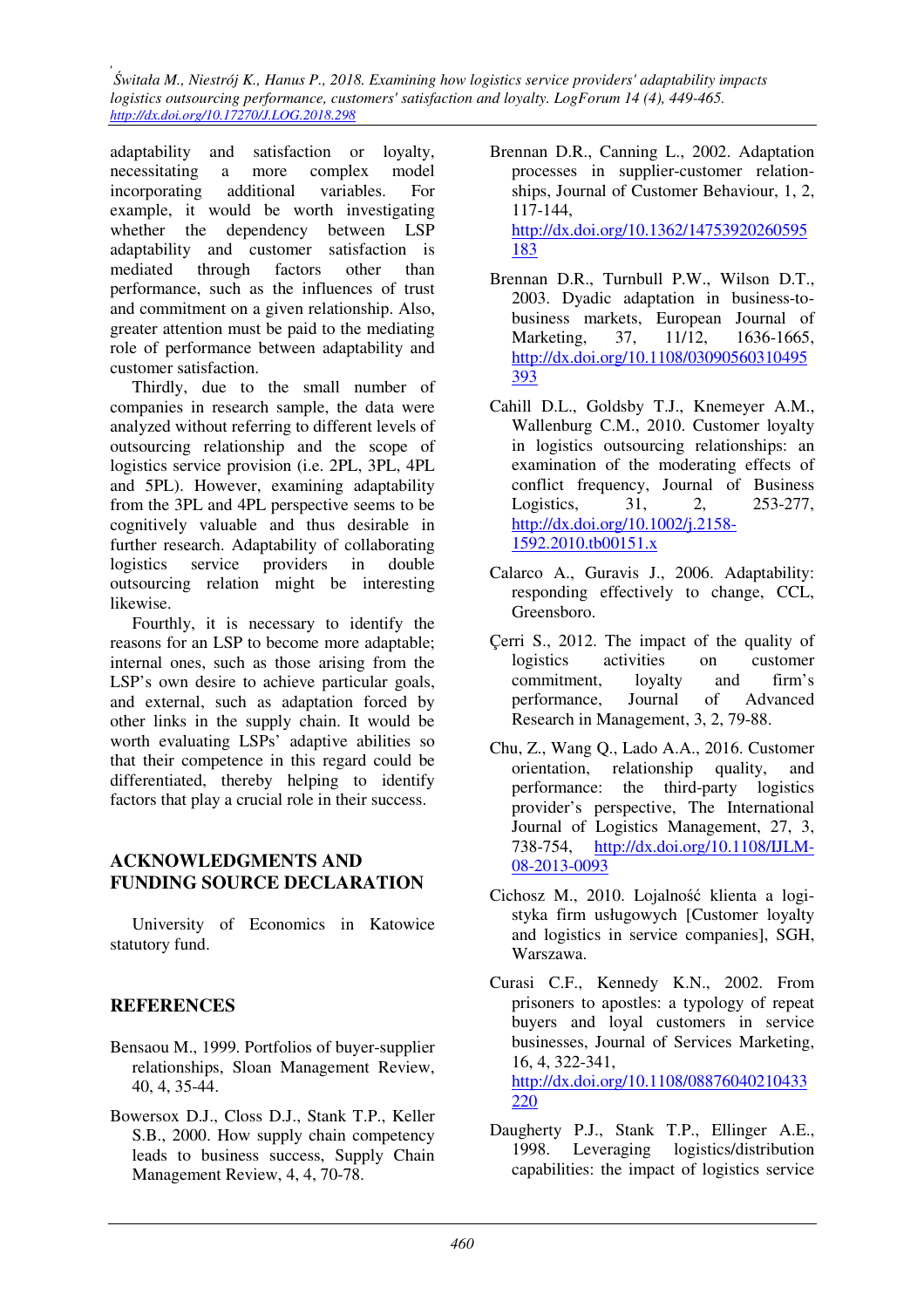on market share, Journal of Business Logistics, 19, 2, 35-51.

- Deepen J.M., 2007. Logistics outsourcing relationships. Measurement, antecedents and effects of logistics outsourcing performance, Physica Verlag, Heidelberg, http://dx.doi.org/10.1007/978-3-7908-1938- 0
- Dillman D.A., 2000. Mail and internet surveys: the tailored design method, Wiley, New Jersey, http://dx.doi.org/10.1177/00343552010440 0309
- Forslund H., 2011. The size of a logistics performance measurement system, Facilities, 29, 3/4, 133-148, http://dx.doi.org/10.1108/02632771111109 261
- Forslund H., 2012. Performance management in supply chains: logistics service providers' perspective, International Journal of Physical Distribution & Logistics Management, 42, 3, 296-311, http://dx.doi.org/10.1108/09600031211225 972
- Fugate B.S., Mentzer J.T., Stank T.P., 2010. Logistics performance: efficiency, effectiveness and differentiation, Journal of Business Logistics, 31, 1, 43-62, http://dx.doi.org/10.1002/j.2158- 1592.2010.tb00127.x
- Giannoccaro I., 2015. Adaptive supply chains in industrial districts: a complexity science approach focused on learning, International Journal of Production Economics, 170, B, 576-589,

http://dx.doi.org/10.1016/j.ijpe.2015.01.004

- Grigoroudis E., Siskos Y., 2010. Customer satisfaction evaluation methods for measuring and implementing service quality, Springer, New York, http://dx.doi.org/1010.1007/978-1-4419- 1640-2
- Green Jr. K.W., Whitten D., Inman R.A., 2008. The impact of logistics performance on organizational performance in a supply chain context, Supply Chain Management: An International Journal, 13, 4, 317-327,

http://dx.doi.org/10.1108/13598540810882 206

- Henseler J., Hubona G., Ray P.A., 2016. Using PLS path modeling in new technology research: updated guidelines, Industrial Management and Data Systems, 116, 1, 2- 20, http://dx.doi.org/10.1108/IMDS-09-2015- 0382
- Henseler J., Ringle C.M., Sinkovics R.R., 2009. The use of partial least squares path modeling in international marketing, New Challenges to International Marketing – Advances in International Marketing, 8, 20, 277-319, http://dx.doi.org/10.1108/S1474-

7979(2009)0000020014

- Hertz S., Alfredsson M., 2003. Strategic development of third party logistics providers, Industrial Marketing Management, 32, 2, 139-149, http://dx.doi.org/10.1016/S0019- 8501(02)00228-6
- Holma A., 2008. Interfirm adaptation in a triadic business relationship setting – a case study in business travel industry, Proceedings of the 24th IMP Conference. Available from Internet: https://www.impgroup.org/paper\_view.php ?viewPaper=6828
- Holma A., 2013. Adaptation in business contexts: working triadic relationships, in Woodside, A.G., Baxter, R. (Eds.), Deep knowledge of B2B relationships within and across boarders: advances in business marketing & purchasing, Emerald Group Publishing Limited, Bingley, 119-291, http://dx.doi.org/10.1108/S1069- 0964%282013%290000020009
- Iqbal M., Nisha N., Raza S.A., 2017. Customers' perceptions of green banking: examining service quality dimensions in Bangladesh, in Ordóñez de Pablos, P. (Ed.), Managerial strategies and solutions for business success in Asia, IGI Global, Hershey, Pennsylvania, 1-20, http://dx.doi.org/10.4018/978-1-5225-1886- 0.ch001
- Ivanov D., Sokolov B., Kaeschel J., 2010. A multi-structural framework for adaptive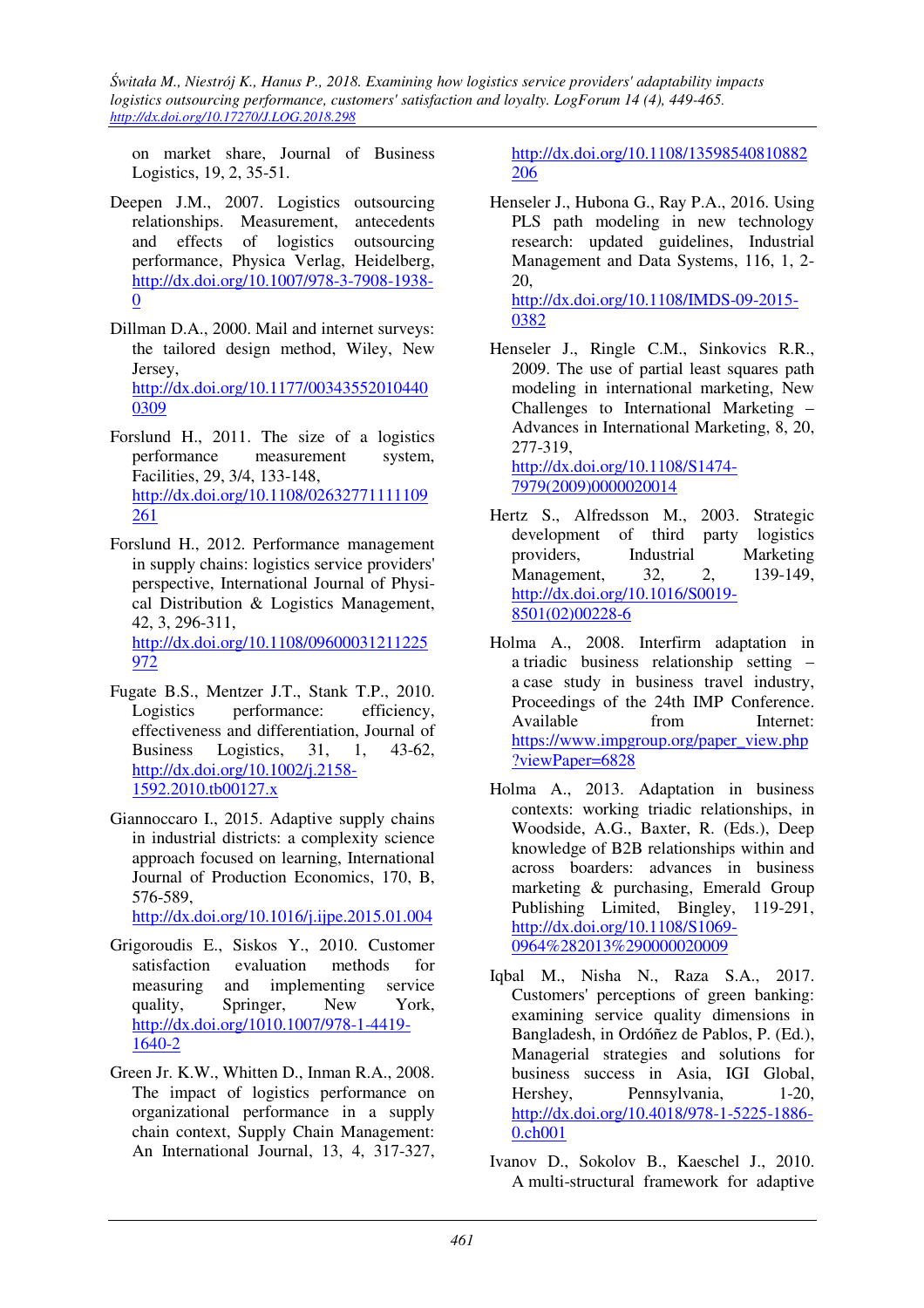supply chain planning and operations control with structure dynamics considerations, European Journal of Operational Research, 200, 2, 409-420, http://dx.doi.org/10.1016/j.ejor.2009.01.002

Jafarkarimi H., Sim A.T.H., Saadatdoost R., Hee J.M., 2016. Designing a scenario-based questionnaire to assess behavioral intention in social networking sites' ethical dilemmas, in D'Ascenzo, F., Magni, M., Lazazzara, A., Za, S. (Eds.), Blurring the boundaries through digital innovation: individual, organizational, and societal challenges, Springer International Publishing, Bazel, 145-160.

http://dx.doi.org/10.1007/978-3-319-38974- 5\_12

- Juga J., Juntunen J., Grant D.B., 2010. Service quality and its relation to satisfaction and loyalty in logistics outsourcing relationships, Managing Service Quality: An International Journal, 20, 6, 496-510, http://dx.doi.org/10.1108/09604521011092 857
- Kotler P., Armstrong G., 2010. Principles of marketing, Pearson Prentice Hall, New Jersey.
- Knemeyer A.M., Murphy P.R., 2004. Evaluating the performance of third-party logistics arrangements: a relationship marketing perspective, Journal of Supply Chain Management, 40,1, 35-51, http://dx.doi.org/10.1111/j.1745- 493X.2004.tb00254.x
- Križman A., 2011. Involvement, knowledge sharing and proactive improvement as antecedents of logistics outsourcing performance, Economic and Business Review, 11, 3, 233-256.
- Kumar V., Pozza I.D., Ganesh J., 2013. Revisiting the satisfaction–loyalty relationship: empirical generalizations and directions for future research, Journal of Retailing, 89, 3, 246-262, http://dx.doi.org/10.1016/j.jretai.2013.02.00 1
- Langley C.J., Holcomb M.C., 1992. Creating logistics customer value, Journal of Business Logistics, 13, 2, 1-27.
- Lao S.I., Choy K.L., Ho G.T.S., Tsim Y.C., Chung N.S.H., 2011. Determination of the success factors in supply chain networks: a Hong Kong-based manufacturer's perspective, Measuring Business Excellence, 15, 1, 34-48, http://dx.doi.org/10.1108/13683041111113  $231$
- Large R.O., Kramer N., Hartmann R.K., 2011. Customer-specific adaptation by providers and their perception of 3PL-relationship success, International Journal of Physical Distribution & Logistics Management, 41, 9, 822-838, http://dx.doi.org/10.1108/09600031111175

807

- Leszczyński G., 2014. Adaptacja w relacjach business-to-business: uwarunkowania i efekty [Adaptation in business-to-business relations: determinants and effects], UE Poznań, Poznań.
- Little R.J.A, Rubin D.B., 2002. Statistical analysis with missing data, Wiley, New York,

http://dx.doi.org/10.1002/9781119013563

- Mentzer J.T., Konrad B.P., 1991. An efficiency/effectiveness approach to logistics performance analysis, Journal of Business Logistics, 12, 1, 33-62.
- Oláh J., Karmazin G., Pető K., Popp J., 2018. Information technology developments of logistics service providers in Hungary, International Journal of Logistics Research and Applications, 21, 3, 332-334, http://dx.doi.org/10.1080/13675567.2017.1 393506
- Olivier R.L., 1999. Whence consumer loyalty?, Journal of Marketing, 63, 4, 33-44, http://dx.doi.org/10.2307/1252099
- Olsen S.O., 2002, Comparative evaluation and the relationship between quality, satisfaction and repurchase loyalty, Journal of the Academy of Marketing Science, 30, 3, 240-249, http://dx.doi.org/10.1177/00920703023030 05
- Qayyum A., Khang D.B., Krairit D., 2013, An analysis of the antecedents of loyalty and the moderating role of customer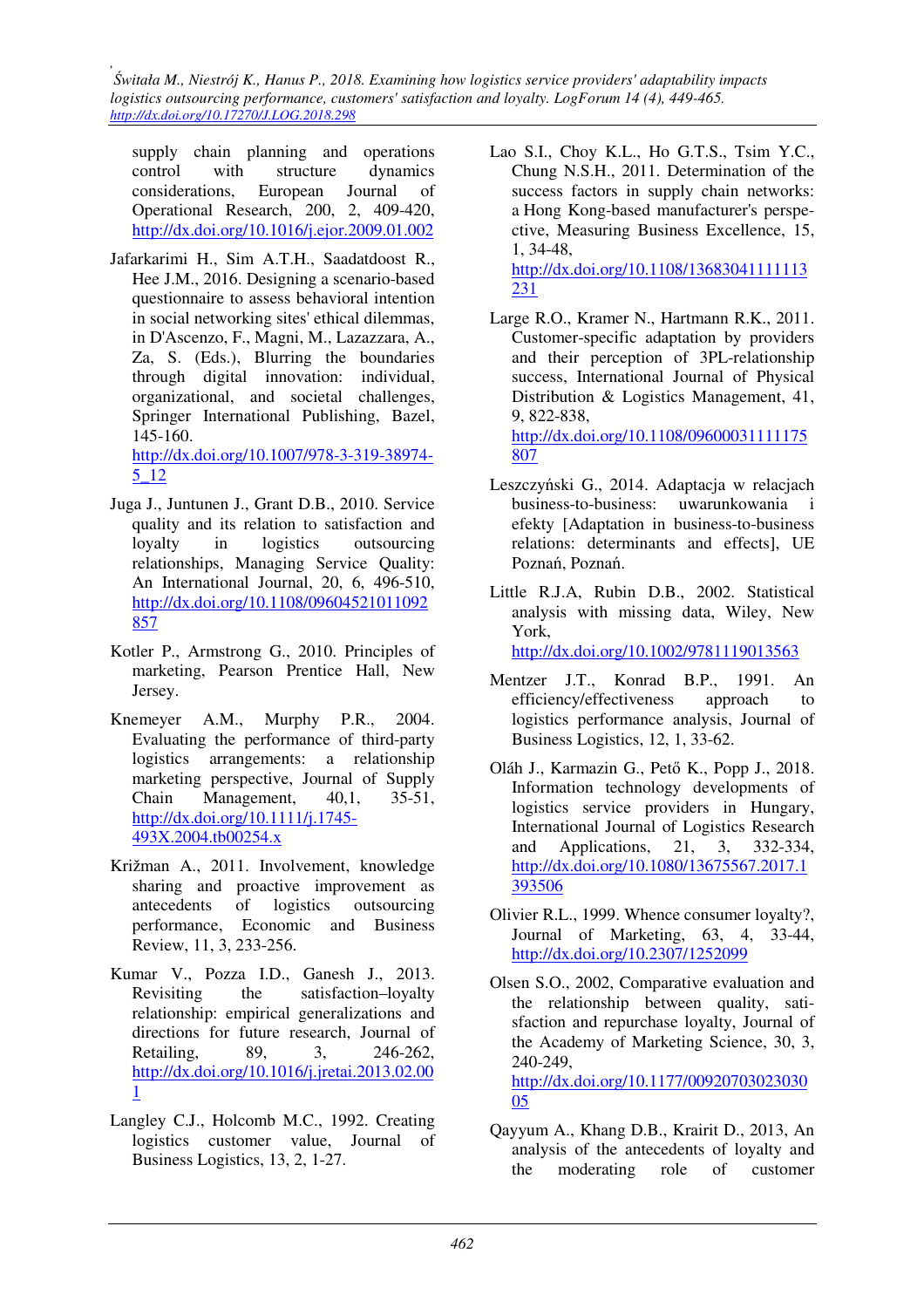demographics in an emerging mobile phone industry, International Journal of Emerging Markets, 8, 4, 373–391, http://dx.doi.org/10.1108/IJoEM-02-2011- 0019

- Ranjan J., Puri S., 2012. Out of stock conditions affecting customer satisfaction and customer loyalty, Journal of Business and Retail Management Research, 6, 2, 38- 52.
- Rauyruen P., Miller K.E., 2007. Relationship quality as a predictor of B2B customer loyalty, Journal of Business Research, 60, 1, 21-31, http://dx.doi.org/10.1016/j.jbusres.2005.11. 006
- Sanchez G., Trinchera L., 2010. Package plspm [software]. Available from Internet:https://cran.rproject.org/web/packages/plspm.
- Schmidt S.O., Tyler K., Brennan R., 2007. Adaptation in inter-firm relationships: classification, motivation, calculation, Journal of Services Marketing, 21, 7, 530- 537, http://dx.doi.org/10.1108/08876040710824 889
- Seker H., 2013. In/out-of-school learning environment and SEM analyses on attitude towards school, in Khine, M.S. (Ed.), Application of structural equation modeling in educational research and practice, Sense Publishers, Rotterdam, 135-167, http://dx.doi.org/10.1007/978-94-6209-332- 4\_7
- Singh S.H., 2015. The impact of service satisfaction, relational satisfaction and commitment on customer loyalty in logistics outsourcing relationship, Journal of Supply Chain Management Systems, 4, 1&2, 58-71.
- Stan V., Caemmerer B., Cattan-Jallet R., 2013. Customer loyalty development: the role of switching costs, The Journal of Applied Business Research, 29, 5, 1541-1554, http://dx.doi.org/10.19030/jabr.v29i5.8069
- Stank T.P., Goldsby T.J., Vicitery S.K., Savitskie K., 2003. Logistics service performance: estimating its influence on

market share, Journal of Business Logistics, 24, 1, 27-55, http://dx.doi.org/10.1002/j.2158- 1592.2003.tb00031.x

- Świtała M., Klosa E., 2015. The determinants of logistics cooperation in the supply chain – selected results of the opinion poll within logistics service providers and their customers, LogForum, 11, 4, 329-340, http://dx.doi.org/10.17270/J.LOG.2015.4.2
- Ueltschy Murfield M.L., Esper T.L., 2016. Supplier adaptation: a qualitative investigation of customer and supplier perspectives, Industrial Marketing Management, 59, 96-106. http://dx.doi.org/10.1016/j.indmarman.2016 .02.004
- Van Doorn J., Verhoef P.C., 2008, Critical incidents and the impact of satisfaction on customer share, Journal of Marketing, 72, 4, 123-142,
	- http://dx.doi.org/10.1509/jmkg.72.4.123
- Walsh H., Evanschitzky H., Wunderlich M., 2008, Identification and analysis of moderator variables: investigating the customer satisfaction-loyalty link, European Journal of Marketing, 42, 9/10, 977-1004, http://dx.doi.org/10.1108/03090560810891 109
- Weber J., 2003. Macht logistik erfolgreich? konzeptionelle uberlegungen und empirische ergebnisse [Does logistics make successfull? – conceptual considerations and empirical results], Logistik Management, 5, 3, 11-22.
- Zacharia G.Z., Sanders N.R., Nix N.W., 2011. The emerging role of third-party logistics provider (3PL) as an orchestrator, Journal of Business Logistics, 30, 1, 40-54, http://dx.doi.org/10.1111/j.2158- 1592.2011.01004.x
- Zhang Q., Vonderembse M., Lim J.S., 2005. Logistics flexibility and its impact on customer satisfaction, International Journal of Logistics Management, 16, 1, 71-95, http://dx.doi.org/10.1108/09574090510617 367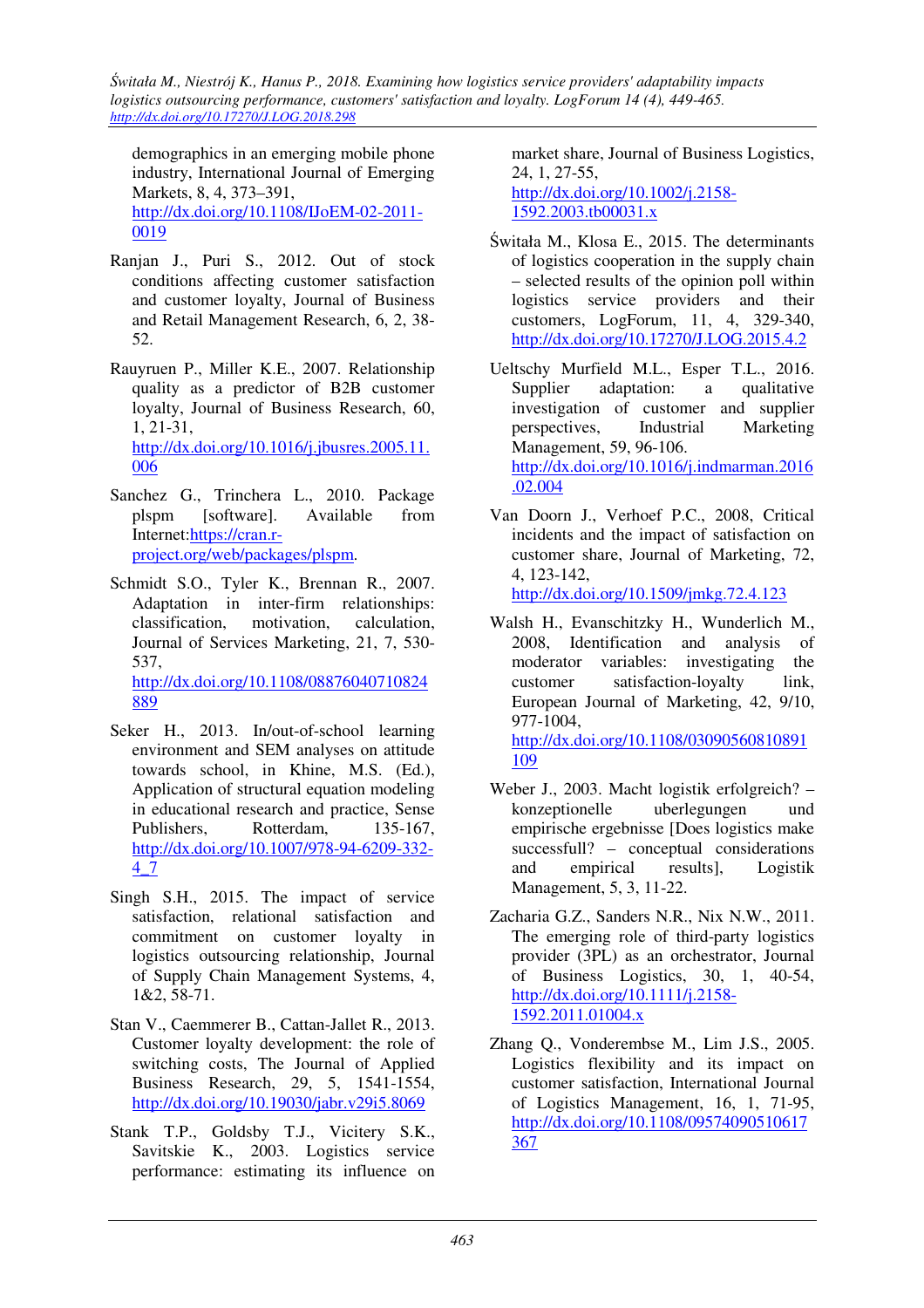Zhu X., Żółkiewski J., 2016, Exploring service adaptation in a business-to-business context, Journal of Service Theory and Practice, 26, 3, 315-337, http://dx.doi.org/10.1108/JSTP-02-2014- 0039

# **WPŁYW ADAPTACYJNOŚCI USŁUGODAWCÓW LOGISTYCZNYCH NA PERFORMANCE OBSŁUGI ORAZ STATYSFAKCJĘ I LOJALNOŚĆ KLIENTÓW**

**STRESZCZENIE**. **Wstęp:** Niniejszy artykuł poświęcono stosunkowo rzadko podejmowanej w literaturze przedmiotu problematyce adaptacyjności usługodawców logistycznych. Celem zrealizowanych badań była ocena wpływu adaptacyjności usługodawców logistycznych na performance obsługi oraz satysfakcję i lojalność klientów.

**Metody:** Sformułowano hipotezy badawcze, które zweryfikowano wykorzystując modelowanie równań strukturalnych. Badania przeprowadzono z zastosowaniem metody ankiety elektronicznej wśród 110 przedsiębiorstw zlecających obsługę logistyczną. Analizę oraz interpretację pozyskanych w ten sposób danych przeprowadzono z wykorzystaniem pakietu SPSS oraz programu R.

**Wyniki:** Na podstawie oszacowanych współczynników ścieżek w modelu równań strukturalnych odnotowano zależności pomiędzy adaptacyjnością usługodawcy logistycznego a performance obsługi oraz satysfakcją i lojalnością klientów.

**Wnioski:** Uzyskane w toku analizy statystycznej wyniki pozwoliły na pozytywną weryfikację postawionych hipotez badawczych. Potwierdzono, że działania adaptacyjne usługodawców mają bezpośredni pozytywny wpływ na performance obsługi, i co ważne – zależność ta jest bardzo istotna dla umacniania współpracy, ponieważ dzięki poprawie obsługi wyraźnie wzrasta satysfakcja klientów, kreując ich lojalność wobec usługodawcy.

**Słowa kluczowe:** usługodawcy logistyczni, adaptacyjność, performance obsługi, satysfakcja, lojalność

# **DER EINFLUSS DES ANPASSUNGSVERMÖGENS VON LOGISTIKDIENSTLEISTERN AUF DIE BEDIENUNGS-PERFORMANZ UND DIE GENUGTUUNG UND LOYALITÄT VON KUNDEN**

**ZUSAMMENFASSUNG. Einleitung:** Der vorliegende Artikel ist der relativ selten in der Gegenstandsliteratur aufgegriffenen Problematik des Anpassungsvermögens von Logistikdienstleistern gewidmet. Das Ziel der durchgeführten Forschungen war es, eine Beurteilung des Einflusses des Anpassungsvermögens von Logistikdienstleistern auf die Bedienungs-Performanz sowie auf die Genugtuung und die Loyalität von Kunden vorzunehmen.

**Methoden:** Es wurden Forschungshypothesen formuliert. Sie wurden anschließend verifiziert, indem man die Modellierung von strukturellen Gleichungen in Anspruch nahm. Die Forschungen wurden unter Anwendung der Methode des elektronischen Fragebogens unter 110 Unternehmen, die den Logistik-Service in Auftrag geben, durchgeführt. Die Analyse und Interpretation der auf diese Art und Weise gewonnenen Daten nahm man anhand des SPSS-Paketes und des R-Programms vor.

**Ergebnisse:** Aufgrund der ermittelten Koeffizienten der Pfade im Modell der strukturellen Gleichungen stellte man die Abhängigkeit zwischen dem Anapassungsvermögen eines Logistikdienstleisters und der Bedienungs-Performanz sowie der Genugtuung und der Loyalität bei den Kunden fest.